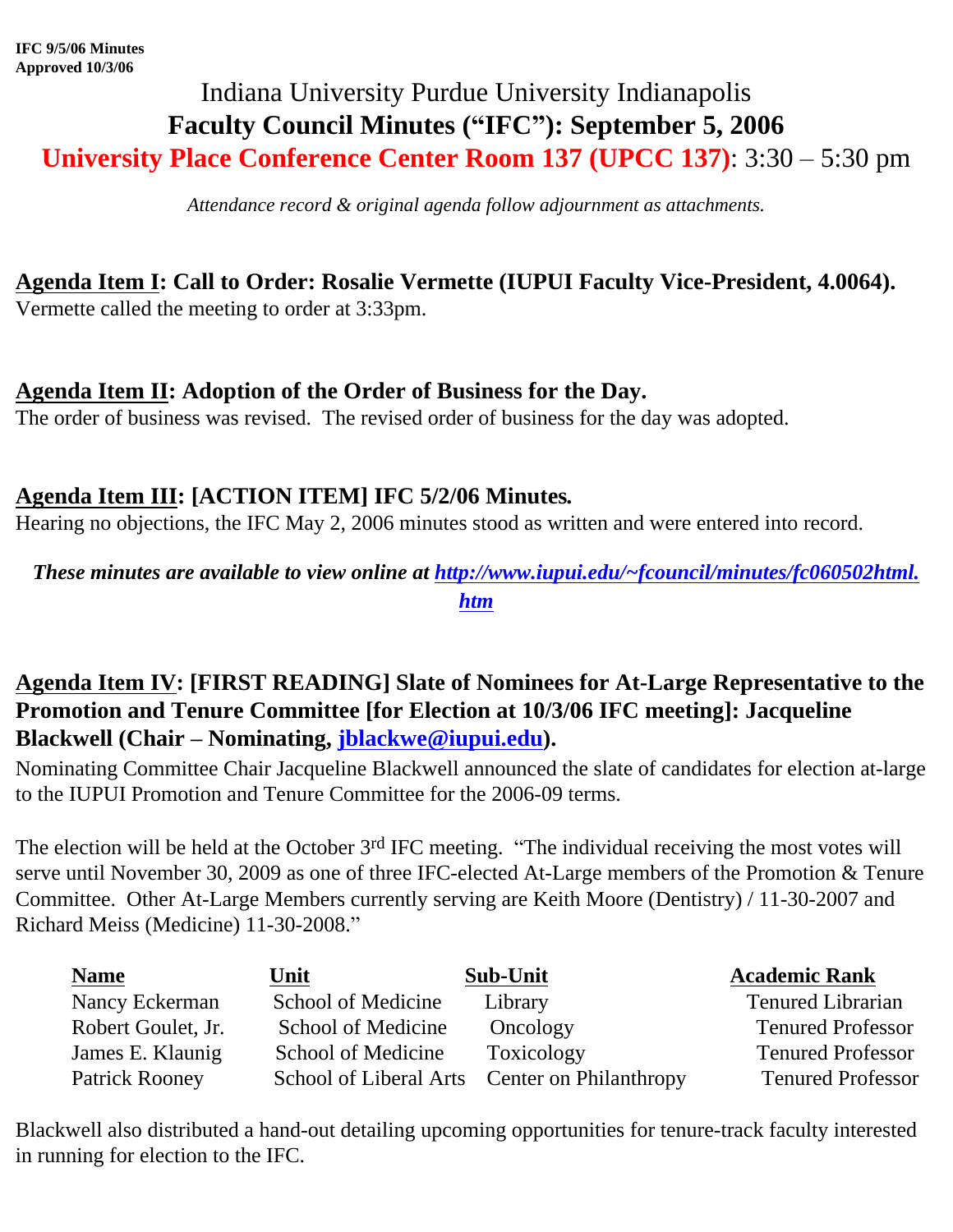*NOTE: In the original hand-out, potential opportunities for non-tenure-track-faculty were also announced. Although the idea of non-tenure-track-faculty representation to the IFC was approved last spring, the Bylaw language relating to that action has not yet been completed or voted on by the faculty, so the initiation of any election process or timeline for non-tenure-track-faculty is pending.*

### **Agenda Item V: Updates/Remarks from the Chancellor: Charles Bantz (IUPUI Chancellor & IU Executive Vice-President).**

Chancellor Bantz began by welcoming Uday Sukhatme, IUPUI's new Executive Vice Chancellor and Dean of the Faculties.

Chancellor Bantz then updated the IFC on the following:

§ David Malik has been appointed Associate Executive Vice President of Indiana University. "In that role, Malik will work directly with Chancellor Bantz in the areas of promotion and tenure and policy development for IUPUI and Indiana University's regional campuses."

§ The search for the Vice Chancellor of External Affairs is being convened by chair Gene Tempel.

§ Chuck Bonser has completed a study on core and system schools at IU; a draft report is nearing completion.

**§** The IU Communications Group will convene a September 11<sup>th</sup> retreat to discuss the Integrated Image Project.

§ Following a Board of Trustee recommendation, the research compliance structure is being reviewed.

**§** The Commission on Higher Education meets Thursday September 7<sup>th</sup> and Friday September 8<sup>th</sup> to review IU's proposed budget. This year's proposal requests significant investment in, both, the Life Sciences Initiative and S.T.E.M.

**§** Commitment to Excellence proposals were reviewed over the summer.

§ Dean Sukhatme is working on an academic action plan for IUPUI which, among other issues, seeks to raise the research profile of and creates signature centers of excellence for the campus. He continues work on this plan with various faculty, staff, and administrative committees and will report back to the IFC.

§ A number of facilities projects are underway across campus including the Campus Center *(Fall 2007),* Cancer Center *(Fall 2007)*, and Research III, all of which are currently on-time and on-budget.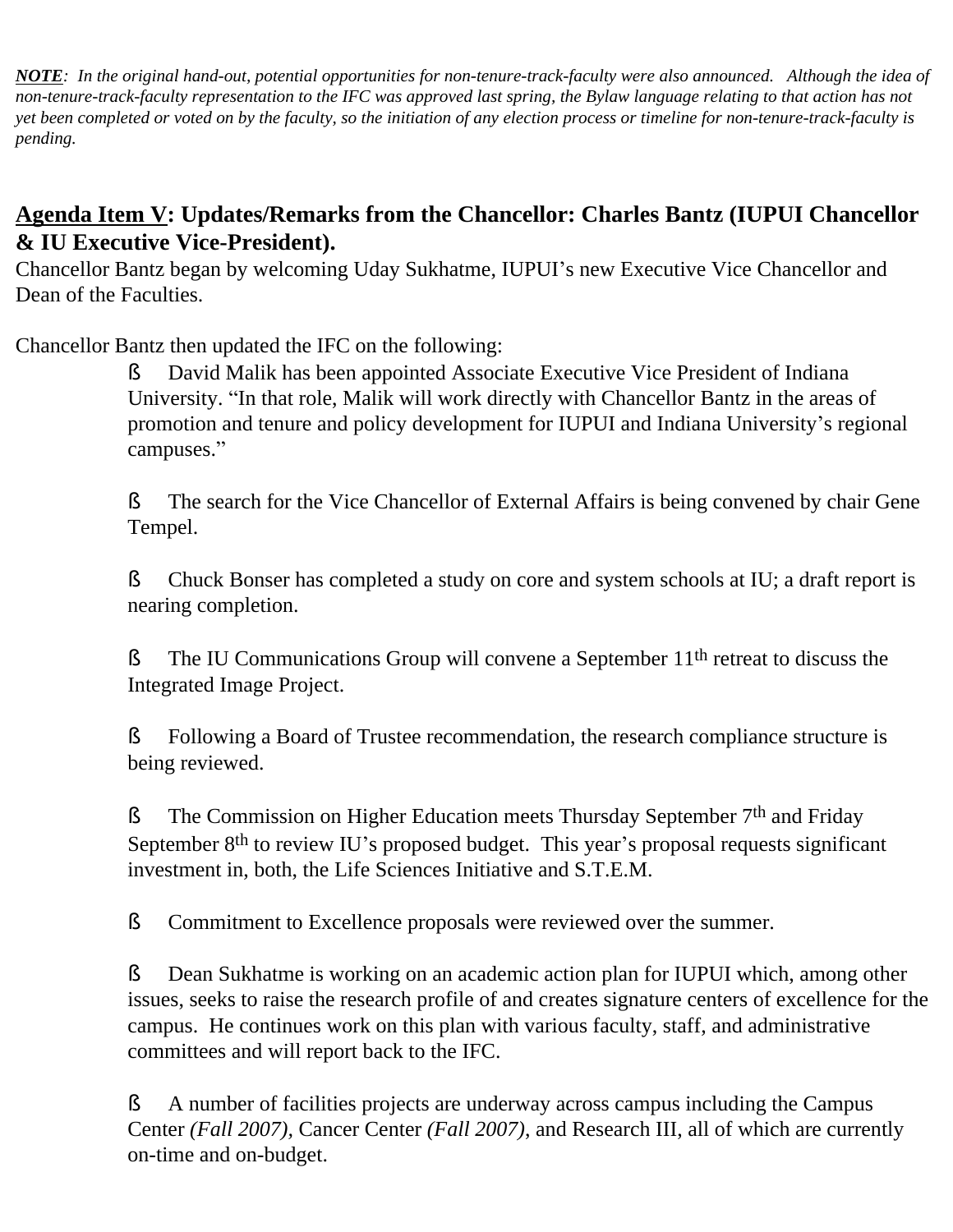§ IUPUI went tobacco-free on August 14, 2006. Thank you to all faculty, staff, and students for their thoughtful participation in the process leading up to the policy change.

§ Executive Director of Enrollment Services and Associate Vice Chancellor for Student Services Becky Porter distributed the Fall 2006 Enrollment Report and Census [\(http://www.](http://www.iupui.edu/~fcouncil/documents/fall06enroll.htm) [iupui.edu/~fcouncil/documents/fall06enroll.htm](http://www.iupui.edu/~fcouncil/documents/fall06enroll.htm)).

## **Agenda Item VI: Updates/Remarks from the IFC President: Bart Ng (IUPUI Faculty President & UFC Co-Secretary, 4.8185, [bng@math.iupui.edu](mailto:bng@math.iupui.edu)).**

Ng reported the following:

§ "Welcome, IFC members, new and returning!"

§ "Welcome, Dean Sukhatme!"

§ The IFC Executive Committee has appointed Herron Art's Linda Adele Goodine to replace member David Malik, whose recent administrative appointment has necessitated that he withdraw from the Executive Committee.

§ Chancellor Bantz will deliver his annual State of the Campus Address on Tuesday October 3rd in the University Place Conference Center Auditorium immediately following the next IFC meeting (which will begin at 3:30pm).

**§** President Adam Herbert will deliver his last annual State of the University Address on Tuesday September 26th at 3:00pm at the IUPUI University Place Conference Center. A reception will immediately follow.

**§** On August 18<sup>th</sup> the Board of Trustees resolved "that no later than February 2007 the President and faculty submit to the Board of Trustees a plan to incorporate a specific general education component in the undergraduate degree requirements for all Indiana University campuses and programs."

Ng observed that, for IUPUI, General Education is a concept very active in our culture and the resolution is an opportunity to highlight and define it. In other words this resolution offers the opportunity to develop a tactical, course-supported approach to those values.

The fact-finding process (regarding current practices across campus) has begun in preparation for IUPUI's response to the Trustees. Dean Sukhatme and the IFC Executive Committee have discussed and are moving forward to convene an ad hoc curriculum committee--chaired by Senior Advisor to the Chancellor on Academic Planning and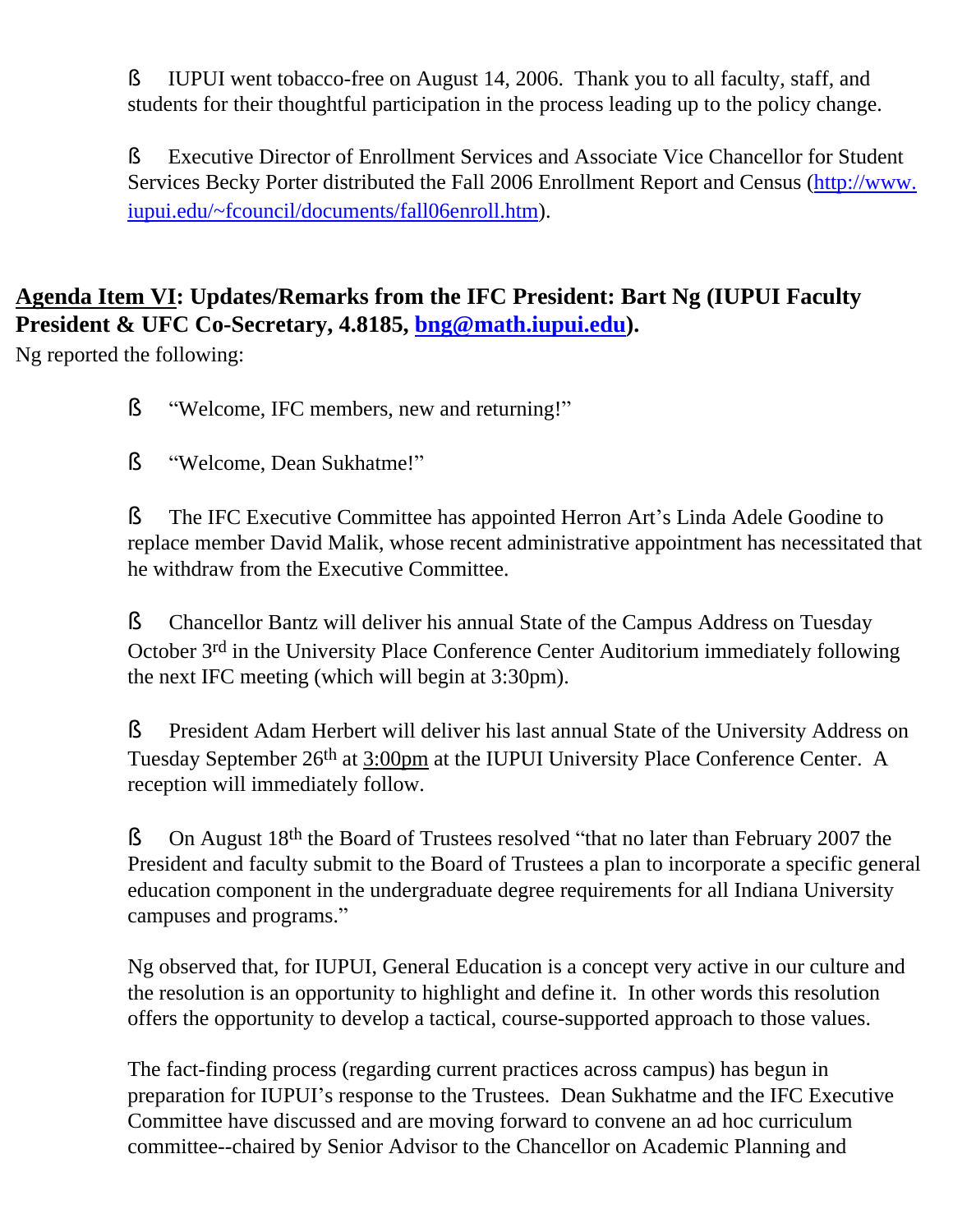Evaluation Trudy Banta and composed of the Associate Deans for Academic Affairs from each school and IFC Academic Affairs Chair Betty Jones--to continue work on a response.

§ Ng then called on Mark Sothmann, Interim Director of the Division of Labor Studies ("DLS"), to speak to the division's proposed program restructuring [according to procedures and policies on program restructuring passed by a former IFC body]. A timeline has been set for the presentation of a DLS faculty plan in response to a preliminary proposal. The IFC decided to invite a representative of the DLS faculty to a future Council meeting to discuss the situation.

*NOTE:**Following the meeting, Sothmann compiled materials (timelines, preliminary proposals, etc.) re: the DLS. The materials—available online at [http://www.iupui.edu/](http://www.iupui.edu/~fcouncil/DLS/DLS.htm) [~fcouncil/DLS/DLS.htm](http://www.iupui.edu/~fcouncil/DLS/DLS.htm) —were distributed to IFC members electronically and are excerpted below.*

"On May 15, 2006 the Indiana University executive vice president and IUPUI chancellor appointed the dean of the IU School of Health and Rehabilitation Sciences as interim director of the Division of Labor Studies (DLS) through June 2007. The events leading to that appointment are summarized in a previously submitted June 14, 2006 document (Appendix I).The interim director was given six charges:

1. Facilitate a merger if DLS identifies a partner by December 2006

2. In the absence of a merger partner, design and implement a Campus Integration Plan taking into consideration the changing labor and economic conditions of the state and Indiana University's long commitment to provide a high quality academic program in labor studies.

3. Seek IUPUI campus review of the Campus Integration Plan through the *"IUPUI Policy on School or Program Restructuring"*

4. Contact all current majors individually and counsel them regarding degree completion options.

5. Seek the cooperation of Ivy Tech State College in offering a terminal associate of science degree relevant to labor studies and ensure that those students who complete the degree will be able to enter a baccalaureate program at IU with full credit transfer.

6. Examine the quality of current course offerings, particularly of the online courses that now comprise 80 percent of the DLS total enrollment."

#### **"Timeline for Labor Studies Review and Steps to Adhere to the "IUPUI Policy on School or Program Restructuring"**

**Step 1-** The Director of the affected program must provide notice to the faculty, staff, and students of the affected program when the change is first contemplated. This should be done as a formal meeting between the Director and the faculty, staff, and students. This meeting shall include discussion of which school and faculty governance bodies are to review the financial viability of the school and its affected programs, and what review processes are to be used and shall include the issuance of a precise statement about the financial and other difficulties associated with the affected programs and the possible impact on the school for not taking action. Sufficient documentation shall be provided to the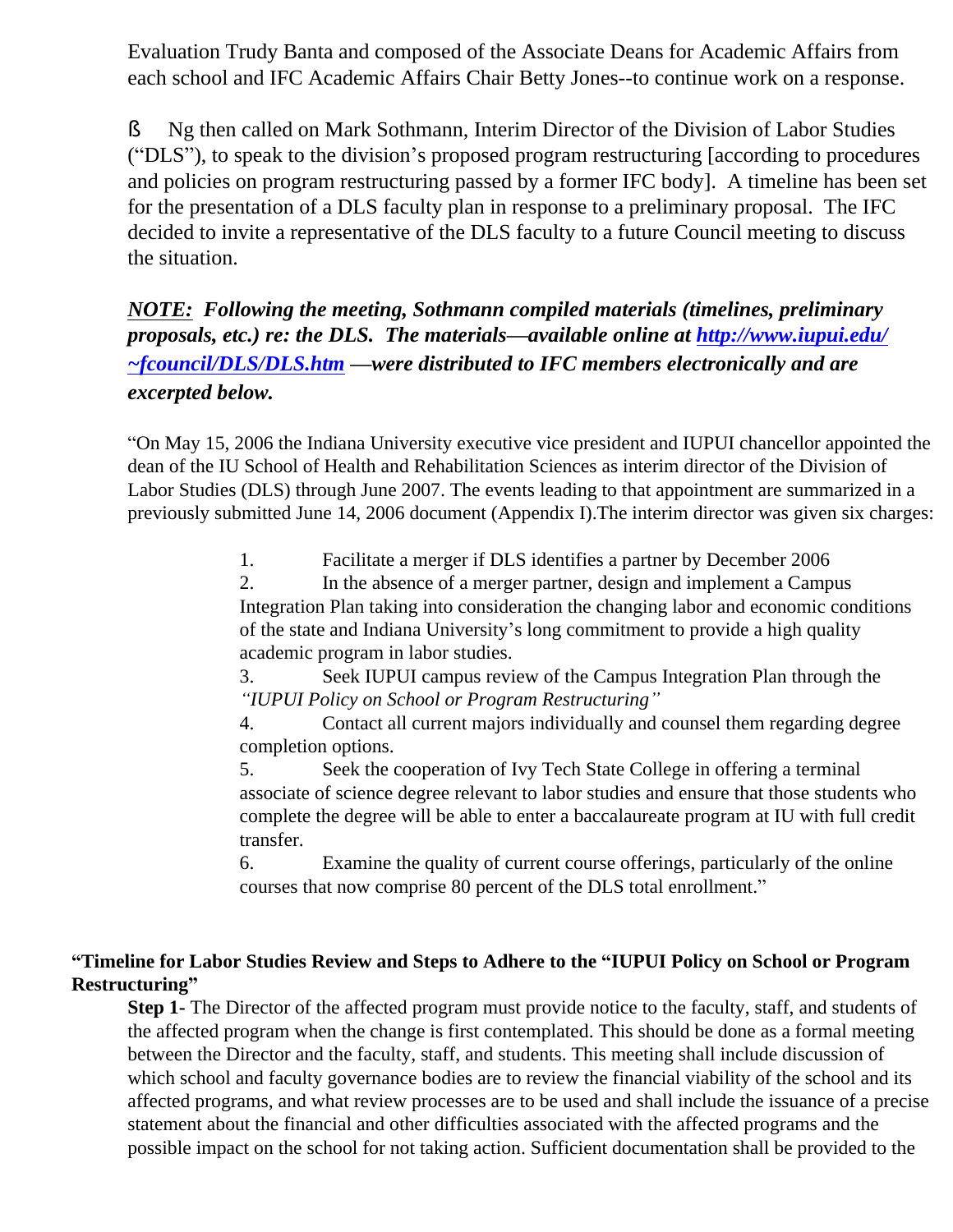faculty and to any others who request it to support and explain any proposed plan.

*Completion by June 15th:*

*Executive Vice President's letter to labor coalition detailing dialogue between Labor Studies and IUPUI Administration regarding history of merger attempts and need to initiate campus based integration*

*Executive Vice President's May 15th letter to Labor Studies faculty indicating appointment of an Interim Director to review on-line curriculum, develop a campus integration plan, seek review through the IUPUI Faculty Council by December 30th 2006, and fully implement by June 30th 2007.* 

*Interim Director's May 15th letter to all 108 Labor Studies undergraduate students indicating organizational change is occurring and emphasizing that each student's case will be fully evaluated with the student to ensure full opportunity for graduation- finish review by June 15th 2006*

*Early June- Interim Director will hold a formal meeting of DLS faculty to detail scope of his responsibility, timeline, and IUPUI policies for review. At that meeting a DLS representative group will be named to engage the Interim Director in planning. The Interim Director will present the academic and budgetary parameters for planning campus integrated units irrespective of campuses and how many such units can reasonably be supported by the current academic environment and budget. Interim Director will caucus with the DLS representative group regarding the modeling.* 

*June 7-8th with Executive Vice President's entrée, the Interim Director will present the DLS presentation to the Academic Leadership Committee and Chancellors and engage discussion.* 

*At the invitation of the campus officers the Interim Director will visit each campus to host an open forum for presentation and feedback. Students, labor leaders, legislative representatives and others will be invited by campus officers.* 

 *Interim Director will meet with the IU-Bloomington Center for Research on Learning and Technology and the IUPUI Center for Teaching and Learning to determine an independent review process for an evaluation of the on-line curriculum- due date June 30th 2006*

*Presentation to DLS faculty and campus officers will be made available to IUPUI Vice Chancellor for External Relations and IUPUI Faculty Council President*

**Step 2-** The school's or unit's faculty governance body may proceed like the Director as in #1 above to address financial difficulties they believe are present in either specific programs or within a specific school or unit as a whole. In these situations, the designated leader of a unit's faculty governance body should be the one to initiate the meeting following the guidelines in #1 above

*Completion by June 30th - Deadline for the DLS representative group to react to the budgetary and unit modeling and present any alternative models*

*Completion by June 30th - Deadline for identifying campuses where Labor Studies units will likely reside based on university and campus conversation, conversation with faculty, and university policies.*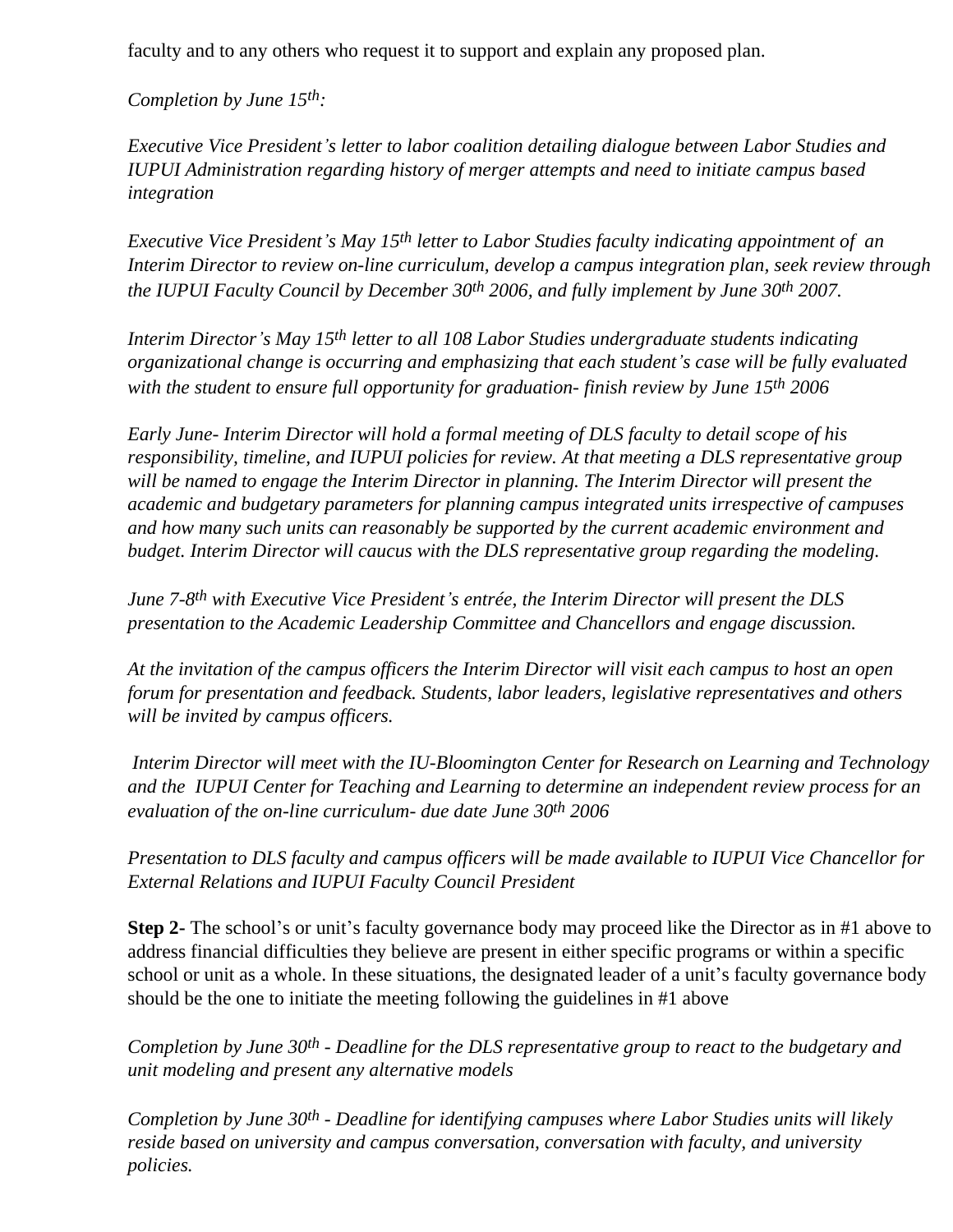**Step 3-** The program faculty shall have an opportunity to discuss the plan proposed by the Director and vote by secret ballot.

**Step 4-** The Director of the affected program shall provide an opportunity for input by faculty, staff and students of the affected program prior to any formal action.

*Completion by July 14th- Deadline for the Interim Director to put forth a "Preliminary Campus Integration Plan for Labor Studies at Indiana University" for distribution to DLS faculty and key constituencies. The Interim Director will host an open forum to explain the preliminary plan and invite response from the faculty, staff, and students. Labor leaders and state legislators will be invited to attend.*

*Completion by August 4th t - Based upon the responses of faculty, staff, students, labor leaders, and state representatives the Interim Director will submit a "Campus Integration Plan for Labor Studies at Indiana University" to DLS faculty* 

*Completion by August 18th- DLS representative group will discuss and cast secret vote*

**Step 5-** The faculty of the division shall forward its response to and results of their voting on the proposed changes to the Director with a copy to the Chancellor. In preparing the response, the faculty shall address the factors under IV 6 a-j in the policy

**Step 6-** Any proposal to transfer, merge, reorganize, reduce, or eliminate a program must be evaluated according to the following considerations- note a-j in policy

*Completion by September 1st- DLS representative body will forward its response to Interim Director and IUPUI Chancellor noting items a-j in the policy*

**Step 7-** Having considered the input from faculty, staff, and students, the Director shall forward a proposal for the transfer, merger, reorganization, reduction, or elimination of the affected program to the Chancellor with a rationale for why these organizational changes are necessary, how they will enhance the educational process, and what their impact will be on faculty, staff and students. In preparing the proposal, the Director shall address the factors under IV. 6 a-j and include an environmental impact statement that shows how the changes will impact other programs and affect the campus as a whole

*Completion by September 8th- Interim Director will submit to the Chancellor a "Campus Integration Plan for Labor Studies at Indiana University" with revisions as necessary based on feedback.* 

*Completion by September 29th- Any alternate proposals will be submitted to the Chancellor*

*Completion by October 6th- Vice Chancellors on all IU campuses will be given an opportunity to offer remarks to the IUPUI Chancellor regarding proposals* 

**Step 8-** If the Director's proposal and the faculty responses are in agreement on the rationale for and implementation of the changes and if the changes do not involve the elimination of degree-granting program, the Chancellor shall forward them to the IUPUI Faculty Council Executive Committee. If the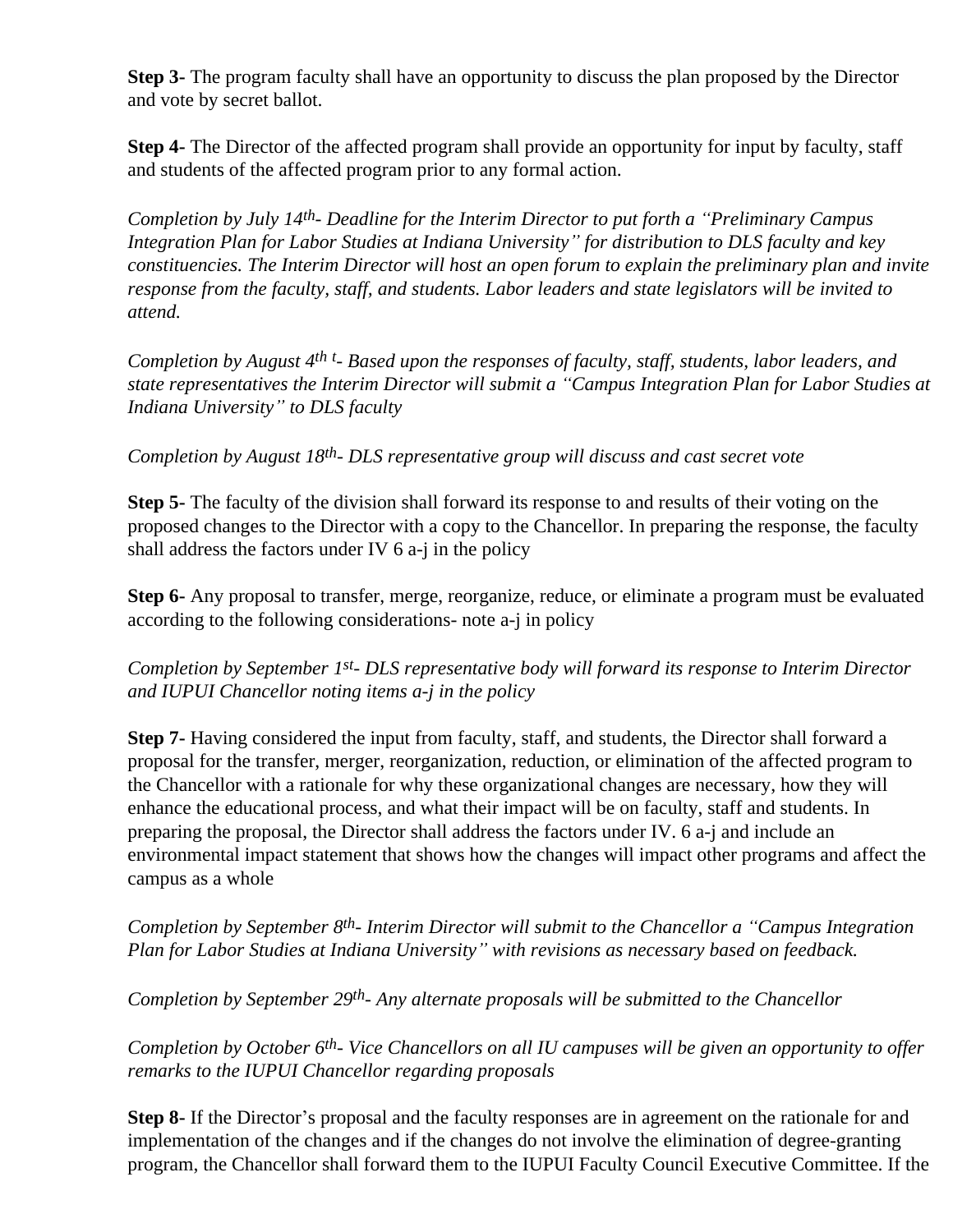Committee believes that further review is required, a majority vote may result is a request that the Committee review the proposal and its effects on faculty, staff and students. The Committee may choose to appoint an ad hoc committee to review the proposal or assign the proposal to one of the already constituted committees of the IUPUI Faculty Council for further review

*Completion by October 13th- Chancellor forwards the Interim Director's "Campus Integration Plan for Labor Studies at Indiana University" and any alternate proposal(s) with IU campuses remarks to the Executive Committee for review. Proposals will be distributed to other groups as necessary to comply with Step 10.*

**Step 9-** The Executive Committee review process must include at least one meeting with members of the faculty from the schools or departments affected by the proposed changes

**Step 10-** Persons affected by, or concerned about, the proposed changes shall be permitted to provide written comments, which will be considered as part of the Executive Committee review process

**Step 11-** The Executive Committee or its designee shall prepare a report and recommendations and forward a copy to the Chancellor and the Director of the affected program.

*Completion by November 10th- Executive Committee complies with Steps 9-11*

**Step 12-** The Director shall provide a response to the Executive Committee which will submit the proposal, the recommendations of the Committee or its delegate, and the response from the Director to the IUPUI Faculty Council

*Completion by November 15th- Interim Director provides a response to the Executive Committee*

*Completion by November 30th- Executive Committee submits recommendations and Interim Director's responses to the IUPUI Faculty Council*

**Step 13-** When the Chancellor of IUPUI declares that there may be a need to transfer, merge, reorganize, reduce or eliminate a program on campus and that these structural changes may have an impact beyond the affected program and result in the reassignment of faculty or the elimination of degree-granting programs, or when there is disagreement between the Director of the affected programs and the faculty, the proposal will be submitted to the IUPUI Faculty Council Executive Committee for further review.

**Step 14-** The Executive Committee review process must include at least one open, campus-wide meeting at which anyone with concerns about the proposed changes may be heard.

*Completion by December 5th- Presentation of Interim Director's campus integration plan, Executive Committee responses to the campus integration plan, other reactions to the campus integration plan, and general discussion at a regularly scheduled IUPUI Faculty Council meeting with open attendance*

**Step 15-** The IUPUI Faculty Council shall be given a reasonable time to deliberate and make its own recommendations to the Chancellor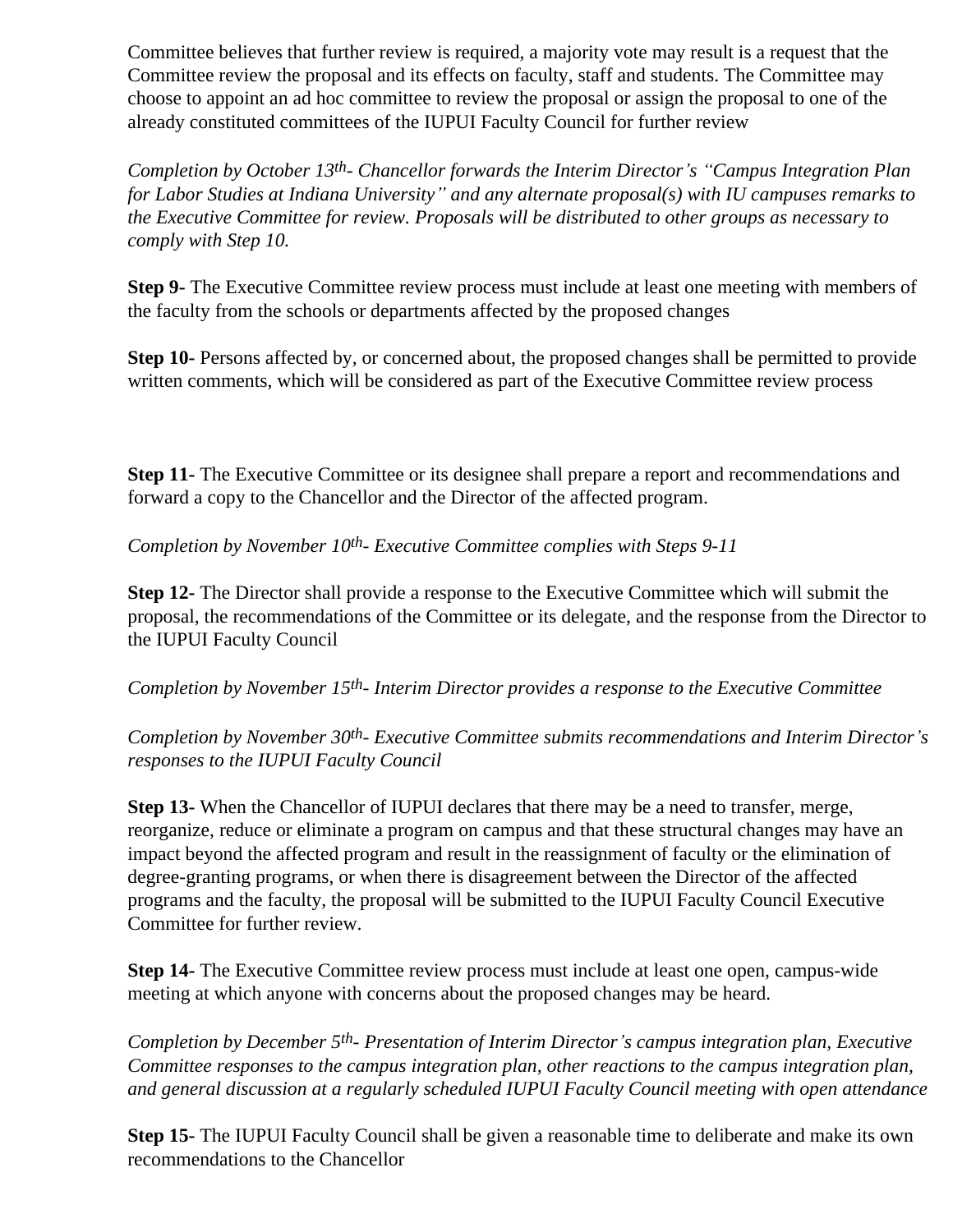*Completion by February 6th- Regularly scheduled IUPUI Faculty Council meeting with open discussion of campus integration plan and vote on recommendation to the Chancellor*

**Step 16-** The Chancellor shall make the final recommendations on the proposal and forward it to the Director of the affected program for implementation

*Completion by February 16th- Chancellor makes final recommendations on the campus integration plan and implementation begins.*

### **Agenda Item VII: Question / Answer Period.**

See Agenda Item VI. *(questions were posed about the Division of Labor Studies)*.

### **Agenda Item VIII: New Data Protection Laws in Indiana: Merri Beth Lavagnino (Chief Information Technology Policy Officer, 4.3739, [mbl@iupui.edu](mailto:mbl@iupui.edu)) and Beth Cate (Associate University Counsel).**

Associate University Counsel Beth Cate reported on new data protection laws in Indiana and how they relate to faculty best practices when dealing with sensitive information (student SSNs, financial information, etc.). Comprehensive information about the new laws and recommendations for faculty [re: securing or destroying sensitive data] can be found online at [http://itpo.iu.edu/policies/bestpractices/](http://itpo.iu.edu/policies/bestpractices/dataprotectionlaws.html) [dataprotectionlaws.html.](http://itpo.iu.edu/policies/bestpractices/dataprotectionlaws.html)

"The first law, found at Indiana Code (IC) 4-1-10, basically makes it a crime to disclose a person's Social Security Number except under certain circumstances that are spelled out in the law.

The second law, which will appear at IC 24-4-14, basically makes it a crime to dispose of certain sensitive personal information areas accessible to the public, without taking certain steps to render it unusable by third parties.

The third law, found at IC 4-1-11, basically requires the University to notify individuals whose personal information is reasonably exposed to unauthorized access as a result of an electronic systems security breach."

E-mail questions about how to secure your data to [itpo@iu.edu](mailto:itpo@iu.edu) . Contact University Counsel with questions about data protection laws themselves.

### **Agenda Item IX: Unfinished Business?**

No discussion.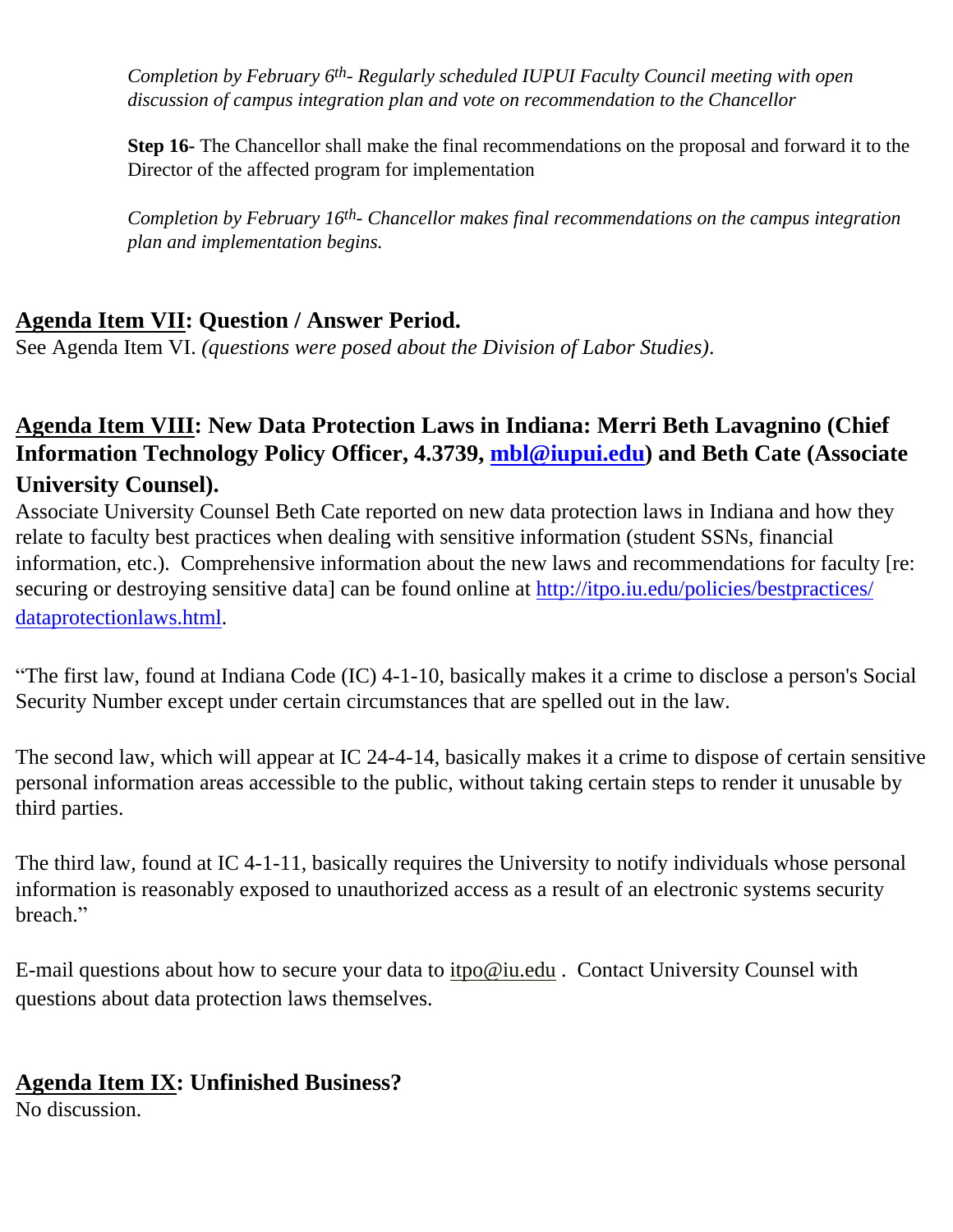#### **Agenda Item X: New Business?**

No discussion.

#### **Agenda Item XI: Adjournment.**

A motion to adjourn was made and seconded. The motion carried. Vice President Vermette adjourned the meeting at 5:27pm.

> **Minutes prepared by Faculty Council Coordinator, Molly Martin UN 403 / 274-2215 / Fax: 274-2970 / [fcouncil@iupui.edu](mailto:fcouncil@iupui.edu) /<http://www.iupui.edu/~fcouncil>**

**[Attachment for IFC 9-5-06 Minutes: Attendance Record for IFC 9-5-06**

**[P = Present; L = Alternate; N = Notice; A = Absent]**

**[Attachment for IFC 9-5-06 Minutes]**

#### **ATTACHMENTS NOT CONTAINED IN THESE MINUTES**

#### Indiana University Purdue University Indianapolis (IUPUI) **Faculty Council (IFC)** Meeting University Place Conference Center ("UPCC") Room 132 Tuesday September 5, 2006 - 3:30-5:30 pm **A G E N D A (IFC: September 5, 2006)**

*The Faculty Council Executive Committee welcomes you and thanks you for your service.* 

- I. Welcome and Call to Order: **Rosalie Vermette** (IUPUI Faculty Vice-President, 4.0064, [rvermett@iupui.edu](mailto:rvermett@iupui.edu)).
- II. Adoption of Agenda as the Order of Business for the Day.
- III. *(2 minutes)* **[ACTION ITEM]** IFC 5/2/06 Minutes *(distributed electronically)*: **Up for Approval**.

 IV. *(1 minute)* **[FIRST READING]** Slate of Nominees for At-Large Representative to the Promotion and Tenure Committee [for Election at 10/3/06 IFC meeting] *(see reverse side of agenda)*: **Jacqueline Blackwell** (Chair – Nominating, [jblackwe@iupui.edu\)](mailto:jblackwe@iupui.edu).

 V. *(15 minutes)* Updates/Remarks from the Chancellor: **Charles Bantz** (Indiana University Executive Vice President and Chancellor of IUPUI).

 VI. *(15 minutes)* Updates/Remarks from the IFC President: **Bart Ng** (IUPUI Faculty President & UFC CoSecretary, 4.8185, [bng@math.iupui.edu](mailto:bng@math.iupui.edu)).

A. A reception honoring faculty achieving 20 years of service will follow today's meeting.

B. The next IFC meeting will be held on **Tuesday October 3rd from 3:30-4:00 in the UPCC Auditorium**  and will be followed by the **State of the Campus address**.